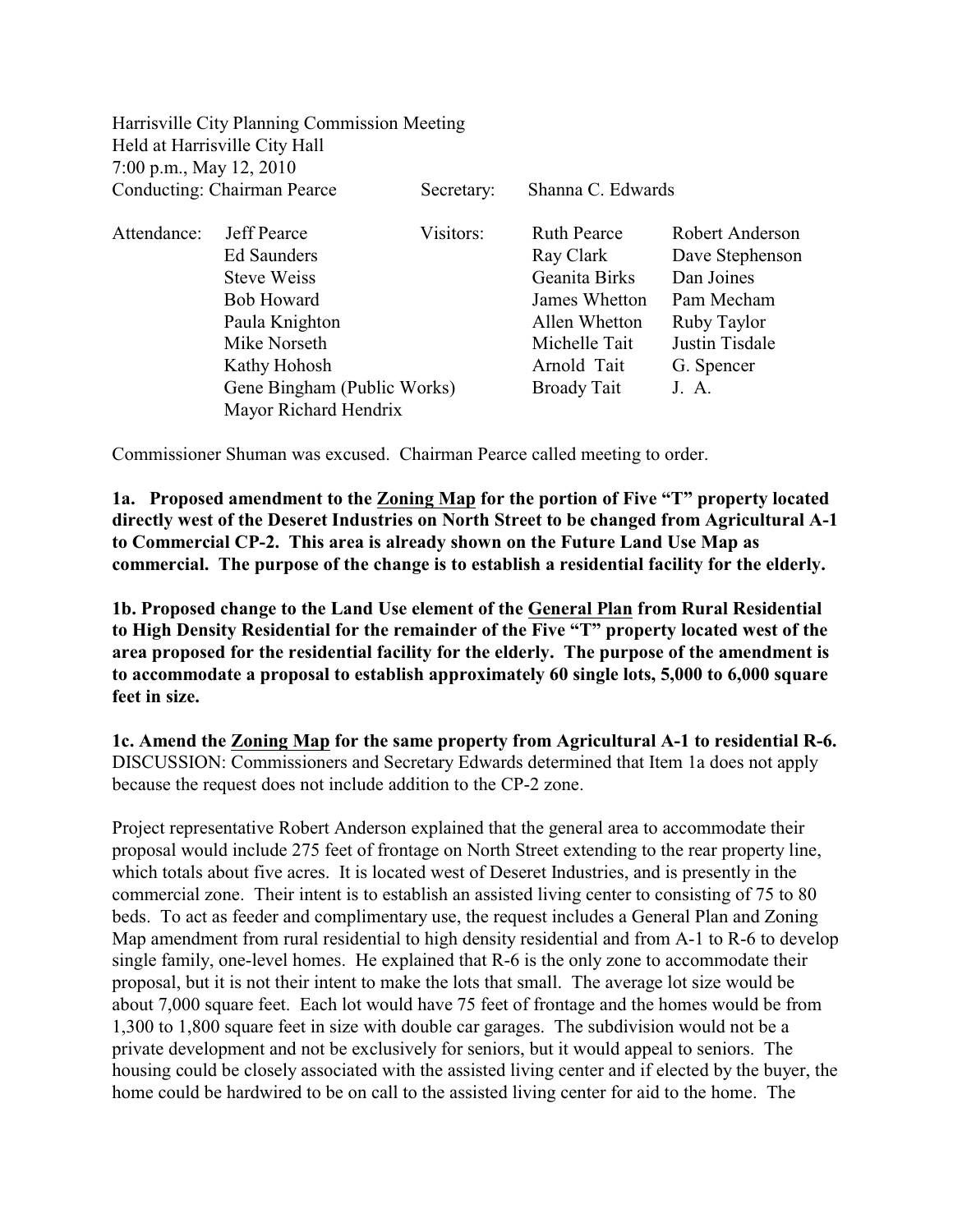assisted living facility could even include food service to homes if needed. Their reason for not limiting it to seniors is to have a cross section of the population so that the development has more of a neighborhood feel.

MOTION TO OPEN PUBLIC HEARING: Commissioner Norseth motion and Commissioner Weiss seconded with unanimous approval to open the public hearing.

### *Public Comments:*

Ray Clark - 867 North Harrisville Road. He stated that he has no objection to the rest home facility. However, for past 13 years, residents have been to these meetings trying to defeat developers who were trying to rezone that area for higher density. That property was zoned to A-1 because there was not infrastructure capacity to support more dense housing. He is concerned that once one area is given a higher density designation, the whole area will go for higher densigy, losing the open rural atmosphere. He does not feel that Harrisville needs another area for low to moderate income housing. If commissioners recommend this change, he asked what will they tell the last applicant (Wayne Taylor)? Previous requests have been denied. This is the last area where there is any open space in Harrisville. If they vote in favor of this application, people who have trusted in the General Plan will be disappointed.

### *(Commissioner Hohosh arrived)*

Dave Stephenson - 863 North Harrisville Road. He stated that he moved here five years ago because it was rural and zoned A-1. Since that time, there have been several applications turned down to amend the zoning for higher density. Property to the south of his property was turned down a short time ago. If the commissioners recommend increasing the density on this property now, where is the consistency? He is opposed to the proposed amendment to the general plan and zoning.

Jim Whetton - 887 North Harrisville Road. He has been living here for 48 years and he has been involved in past requests for this area. He liked the plans presented in the past but they were denied, even an attempt for higher density down by tracks was denied which in his opinion would have worked well. If the city rezones this as requested, how can they answer to those who have previously been turned down? He does not think it would be a good idea to do the amendment.

Michelle Tait - 775 North Harrisville Road. She stated that she has trusted what the planning commission has brought forth in the past and she trusts they will make the best decision. She stated that she loves to live here because of the rural atmosphere. She would like the commissioners to keep that in mind and uphold the general plan. She does not want to see higher density happen there.

Justin Tisdale - 495 5<sup>th</sup> Street, formerly of 880 North Harrisville Road. He stated that he is here to represent Wayne Taylor. Wayne Taylor is the developer that three people referred to in this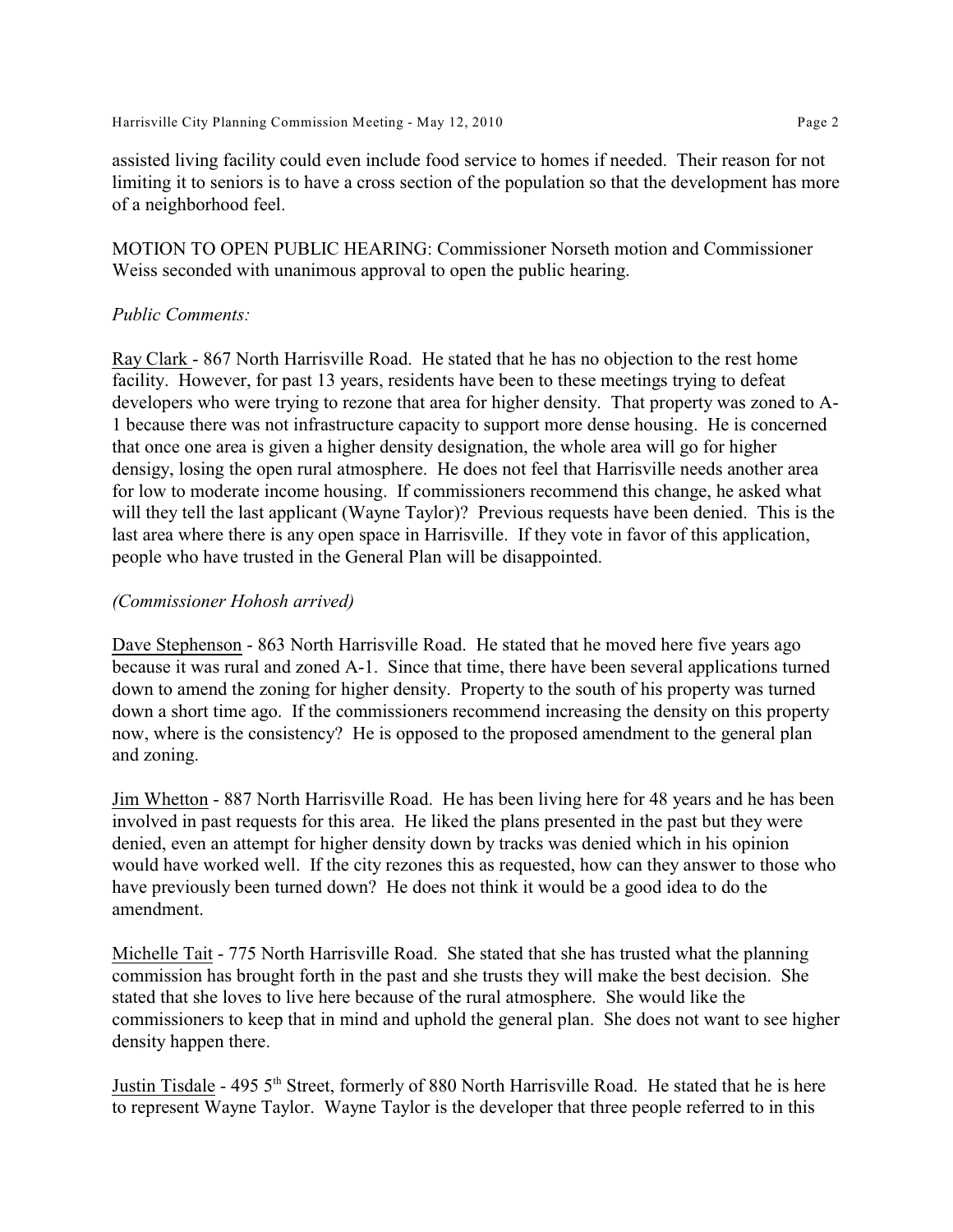meeting as turned down for higher density. His property is directly west of the property included in this application. Justin Tinsdale reported that Wayne Taylor is not for or against the amendment. However, if the density is increased, Wayne Taylor would appreciate the same consideration on his property. Wayne Taylor has been in several times to amend his property to higher density residential, and he would be interested in the R-6 Zone as well.

MOTION TO CLOSE PUBLIC HEARING: Commissioner Norseth motioned and Commissioner Howard seconded with unanimous approval to close the public hearing.

DISCUSSION: Commissioner Norseth asked Gene Bingham if it is possible to support that many houses with sewer in that area. Gene Bingham said that the sewer is Central Weber. The water is provided by Bona Vista and they were going to do some upgrades when the Deseret Industries went in, but he is not qualified to answer for them. There is no pressurized secondary water available to this property. Commissioner Knighton asked about the water table and Gene Bingham stated that it is pretty wet. Commissioners determined that the first 275 feet would fall in the present commercial zone. Commissioner Norseth mentioned concern that any wetland areas on the property would need to be identified. He stated that he is not opposed to the concept of the proposal. On the south side of North Street there is a lot of high density housing. As long as there is some buffer between property zoned A-1 to the north, and as long as density is not too high, and the subdivision not too extensive, he does not have a problem with the change.

With reference to wetlands, according to Justin Tinsdale, a lot of the Taylor property was removed from wetland designation when the drainage canal was dug.

Commissioner Knighton mentioned that development of the assisted living center is possible without making any changes and she does not have a problem with that, her issue is with the housing density. She hates to see anything less than R-1-10.

Chairman Pearce pointed out that anything more than 30 units has to have two street accesses and he is concerned about how developers will accomplish that.

Commissioner Saunders stated that the city has enough higher density and he does not want to see more come in. Bob Howard agreed, and stated that he is in favor of the assisted living center but does not favor amending the general plan or zoning on the rest of the property. He feels it should be left as is. Commissioner Knighton stated that the higher density across the street is in Ogden City, and Harrisville cannot control what they do in their city, but we can control what is done in Harrisville. The future land use map has designates it as agricultural, so it was foreseen keeping that area agriculture. Commissioner Hohosh stated she did not see any need to change the Zoning or General Plan.

MOTION: Commissioner Knighton motioned to recommend to the city council that they deny the application to change the land use element of the General Plan from Rural Residential to High Density Residential for the remainder of the Five "T" property located west of the area proposed for the residential facility for the elderly due to the history of the land itself and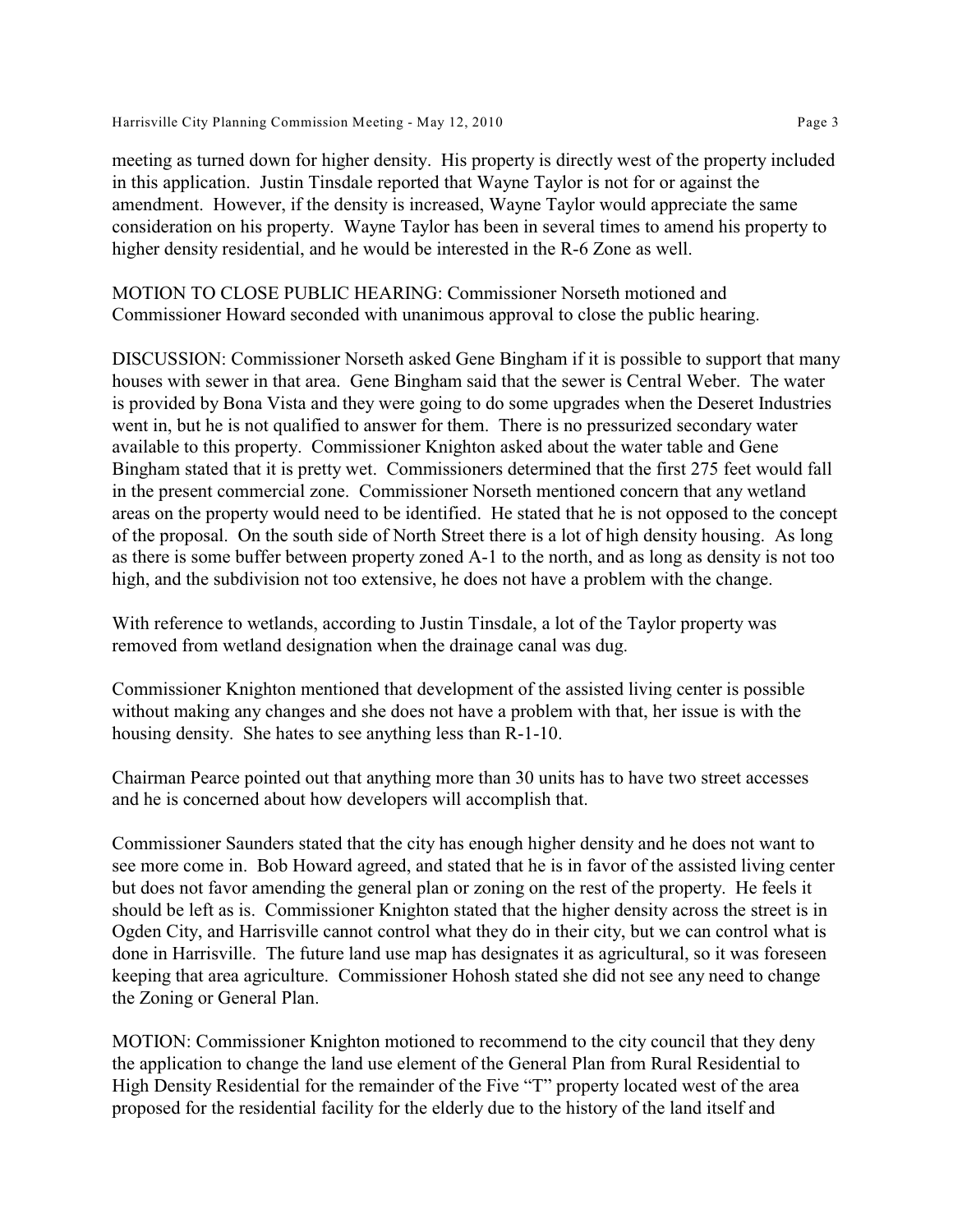development issues with ground water. She included that since a change is not recommended for the General Plan, there is no need to amend the Zoning Map for the same property from Agricultural A-1 to residential R5-6.

DISCUSSION: Commissioner Norseth asked if there is some compromise to develop that property. He thinks it would be nice to have an assisted living facility and this is a good location. The need for a buffer between commercial and agricultural was brought out. To make the proposal more feasible, commissioner discussed the possibility of the remaining commercial zoned area being amended for housing without changing the agricultural zone. Commissioner Knighton said that is not what is before the commission at this time. That would have to be heard as another proposal. Commissioner Norseth agreed that commissioners have to address the application as it now stands.

VOTE ON THE MOTION: All commissioners present voted unanimously in favor of the recommendation to deny the application.

## **2. PUBLIC HEARING / ACTION / RECOMMENDATION on a conditional use permit application from Allen Whetton to relocate his auto sales lot from the present location to the south side of Knight Plaza, 1150 North Highway 89.**

Allen Whetton explained that he proposes to move his auto sales lot onto the south end of Knight plaza and utilize one of the suites for his office. His business includes some scooter and utility trailer sales, but it would mostly include parking his inventory of used cars. Commissioners were referred to the site plan drawing presented with the application. Allen Whetton explained that he is required to have something to designate the location of the parked inventory. He stated that he could probably park close to 40 cars on the lot and not obstruct the traffic lane around the building, but the maximum number of cars he will display is 15 to 20. His is also applying to amend a portion of the landscaping originally approved for Knight Plaza by replacing the south plot of grass with xeriscaping that he will also utilize it for display purposes.

MOTION TO OPEN PUBLIC HEARING: Commissioner Norseth motioned and Commissioner Weiss seconded with unanimous approval to open the public hearing.

## *Public comments:*

Geanita Birks - She is the owner of the building directly south and right next to where Mr. Whetton wants to park his cars. Her concern is that there is nothing to protect her building from being hit by cars as they are pulling in to park there. She would like some type of a cement guard to prevent cars from being able to be close enough to hit her building. Her other concern is for adequate distance for emergency fire trucks to drive on the traffic lane that will be left between the parked cars and the south end of the Knight Plaza building.

MOTION TO CLOSE PUBLIC HEARING: Commissioner Weiss motioned and Commissioner Hohosh seconded with unanimous approval to close the public hearing.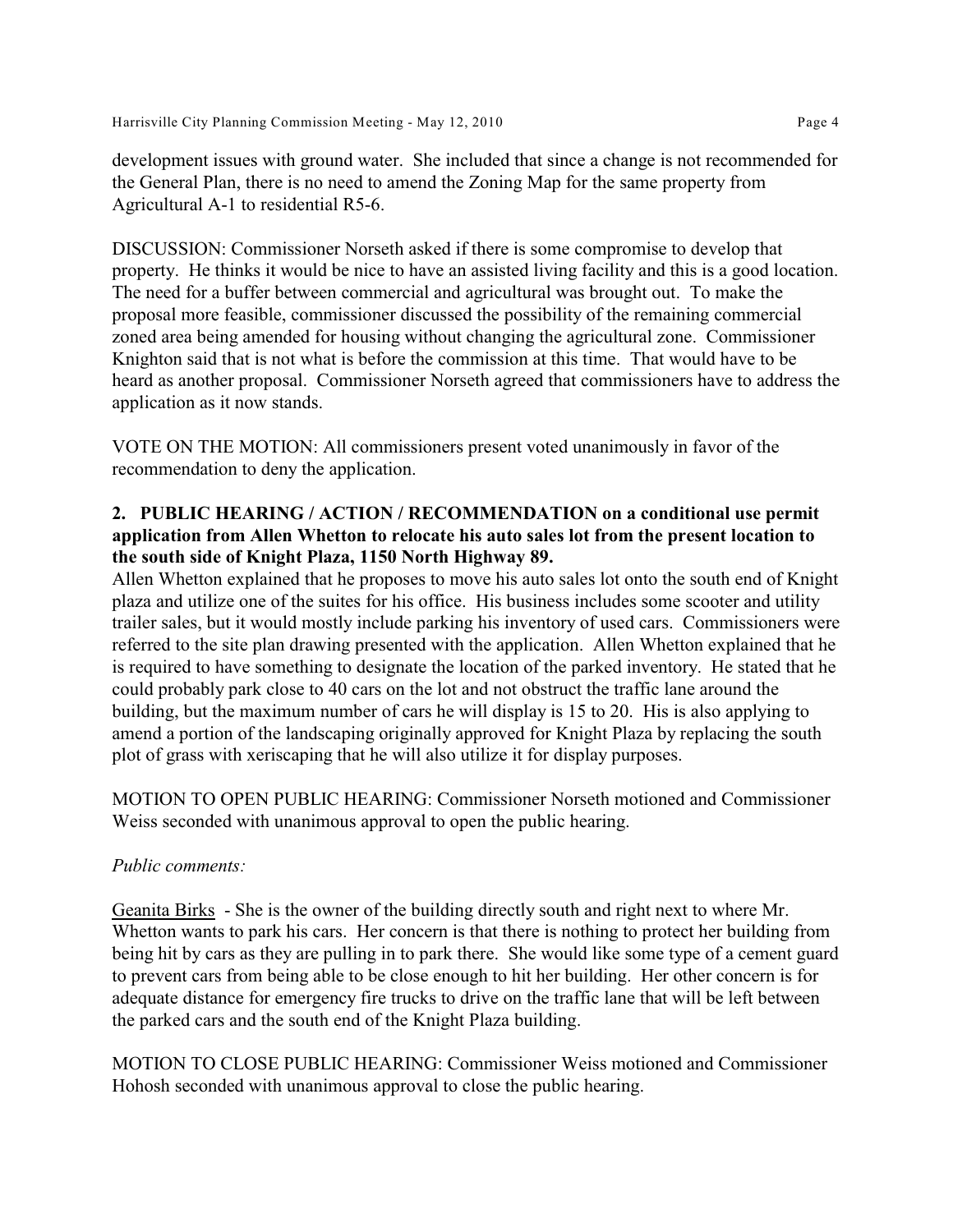Harrisville City Planning Commission Meeting - May 12, 2010 Page 5

DISCUSSION: Commissioners asked Allen Whetton how much distance would be left in the traffic lane if a large pickup truck was parked in that area and he said probably 20 feet. Paula referred to the drawing which shows the shortest distance to be 44 feet. As a condition, commissioners agreed that Mr. Whetton should maintain a 20-foot minimum clearance for the traffic lane at all times. As another condition, they asked for parking bocks to be placed so that they will block the vehicles from any contact with the building on the south. Vehicles usually overhang parking blocks so they will need to be placed back far enough to accommodate for that. Commissioners agreed to the change in the original landscape design for Knight Plaza as part of this approval. Mr. Whetton explained that the detail operation at his other location was never part of his business. However, he will be doing some insurance sales in the suite at the Knight Plaza location.

MOTION: Commissioner Norseth motioned to approve the conditional use permit for Allen Whetton to relocate his auto sales lot to the south side of Knight Plaza, 1150 North Highway 89. Conditions include: (1) to maintain a 20-foot minimum drive lane of any obstruction between his car display and any vehicles parked on the southwest corner or the south end of the Knight Plaza building, (2) locate parking blocks on the south side of the parking areas to prevent any damage to the adjacent dance studio building, (3) approve a change in the original landscape design for Knight Plaza to include a portion to be xeriscaped and used for display purposes for Allen Whetton's business. The motion was seconded by Commissioner Weiss. VOTE: Commissioner Saunders abstained from voting. Commissioners Weiss, Hohosh, Howard, Knighton, Norseth, and Weiss voted aye.

# **3. Discuss/recommend an amendment to the Land Use Ordinance Chapter 11.08 to clarify the number of animals allowed for family food production and include bees.**

DISCUSSION: Commissioners agreed that the ordinance needed to include acreage applied to the points, not just the whole parcel. After some discussion, Commissioner Norseth suggested that paragraph 6 be changed as follows:

a.  $A - 1 = 10$  points for the first 25,000 square feet of pasture/open space, 1 point for each

additional 2,000 square feet up to five (5) acres. The number of animals allowed on parcels over five (5) acres is governed by standard of sound agricultural practice.

b. R-1-20 = 8 points for the first 20,000 square feet, 1 point for each additional 2,000 square feet up to five (5) acres.

c. RE-15 = 6 points for the first 15,000 square feet, 1 point for each additional 2,000 square feet up to five (5) acres.

d. R-1-10 = 4 points for the first 10,000 square feet, 1 point for each additional 3,000 square feet up to five (5) acres.

e. R-1-6 = 2 points for the first  $6,000$  square feet, 1 point for each additional 3,000 square feet up to five  $(5)$  acres.